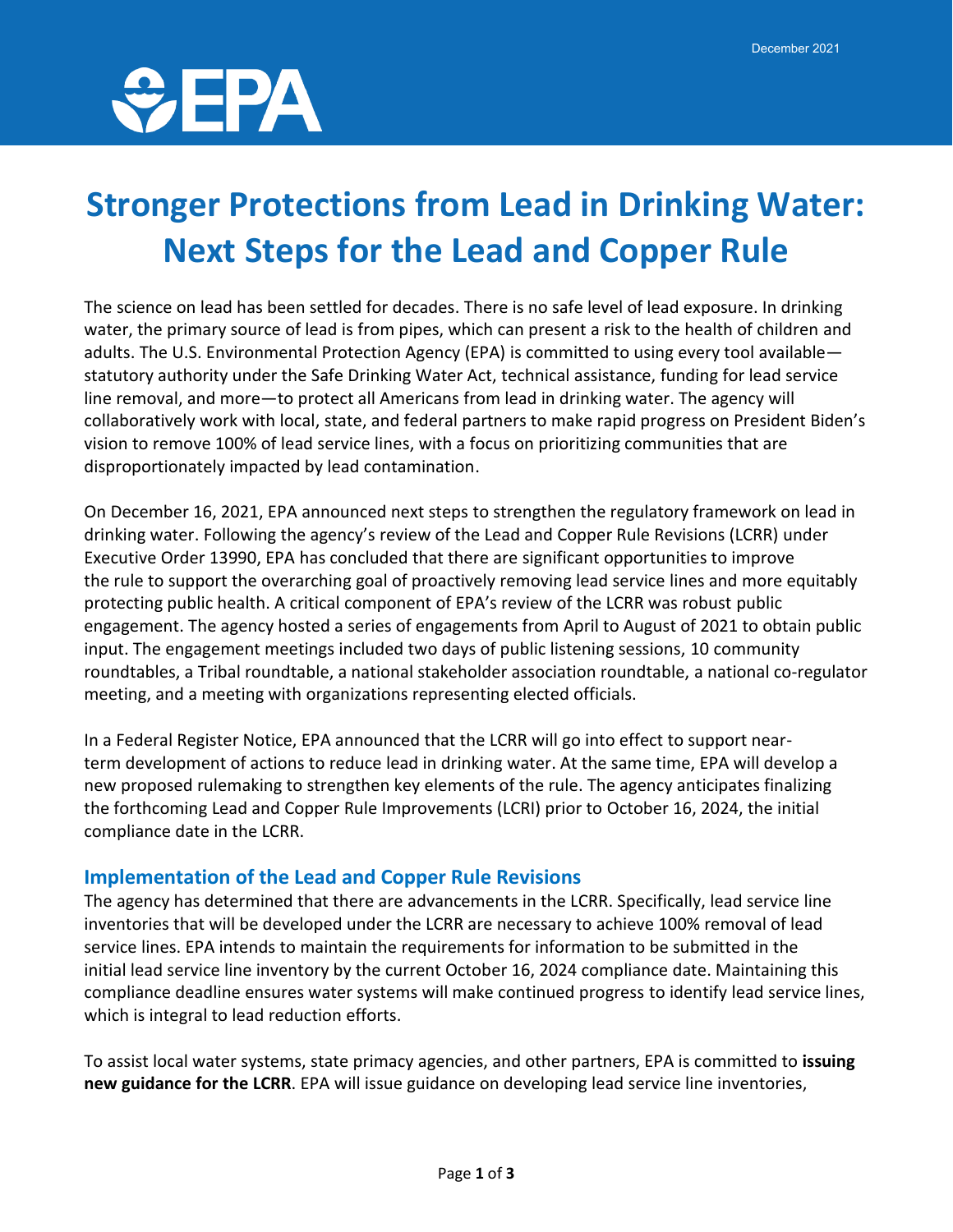# $\partial$ EPA

including best practices, case studies, and templates. EPA is also updating the Safe Drinking Water Information System to support state and Tribal data management needs for inventories.

### **New Rulemaking Action: Lead and Copper Rule Improvements**

EPA intends to immediately begin to develop a proposed National Primary Drinking Water Regulation: Lead and Copper Rule Improvements to address key issues and opportunities identified in our review. EPA intends to promulgate the LCRI prior to October 16, 2024.

#### **Focus Areas for the Proposed Rulemaking**

- **Replacing all Lead Service Lines.** Replacing all lead service lines is an important public health goal. EPA intends to propose requirements that, along with other actions, would replace all lead service lines as quickly as feasible. EPA's proposal will fully consider the agency's statutory authority and required analyses, including an economic analysis.
- **Compliance Tap Sampling.** EPA intends to assess data to consider opportunities to strengthen compliance tap sampling requirements. Robust tap sampling methods are essential to identifying locations with elevated lead, whether the source of the lead is a lead service line or leaded plumbing materials within a residence.
- **Action and Trigger Levels**. For the proposed rule, the agency plans to explore options to reduce the complexity and confusion associated with these levels with a focus on reducing health risks in more communities. The agency will also evaluate whether the trigger level requirements of the LCRR are still necessary with a proactive lead service line replacement and more protective action level.
- **Prioritizing Historically Underserved Communities.** EPA intends to explore how to replace lead service lines in a manner that prioritizes underserved communities. EPA will evaluate options to prioritize the removal of lead service lines in communities disproportionately impacted by lead in drinking water. The goal of these potential lead service line replacement regulatory improvements—coupled with non-regulatory actions—is to more equitable protect public health.

#### **Additional Actions to Reduce Lead in Drinking Water**

EPA concluded that there are additional actions outside of the SDWA regulatory framework for the Lead and Copper Rule that can further reduce lead in drinking water. They include:

- **Additional Infrastructure Funds.** EPA announced that it will allocate \$2.9 billion in Bipartisan Infrastructure Law funding to states, Tribes, and territories to remove lead service lines. This 2022 allocation is the first of five allotments that will provide \$15 billion in dedicated funding for lead serve line replacements. In addition to the dedicated investment in lead service lines, the Law provides an additional \$11.7 billion in general funding through the DWSRF, which can also be utilized for lead removal projects.
- **Equity in the Distribution of Funds.** EPA will seek opportunities to provide technical assistance to small and disadvantaged communities, promote awareness of the availability of